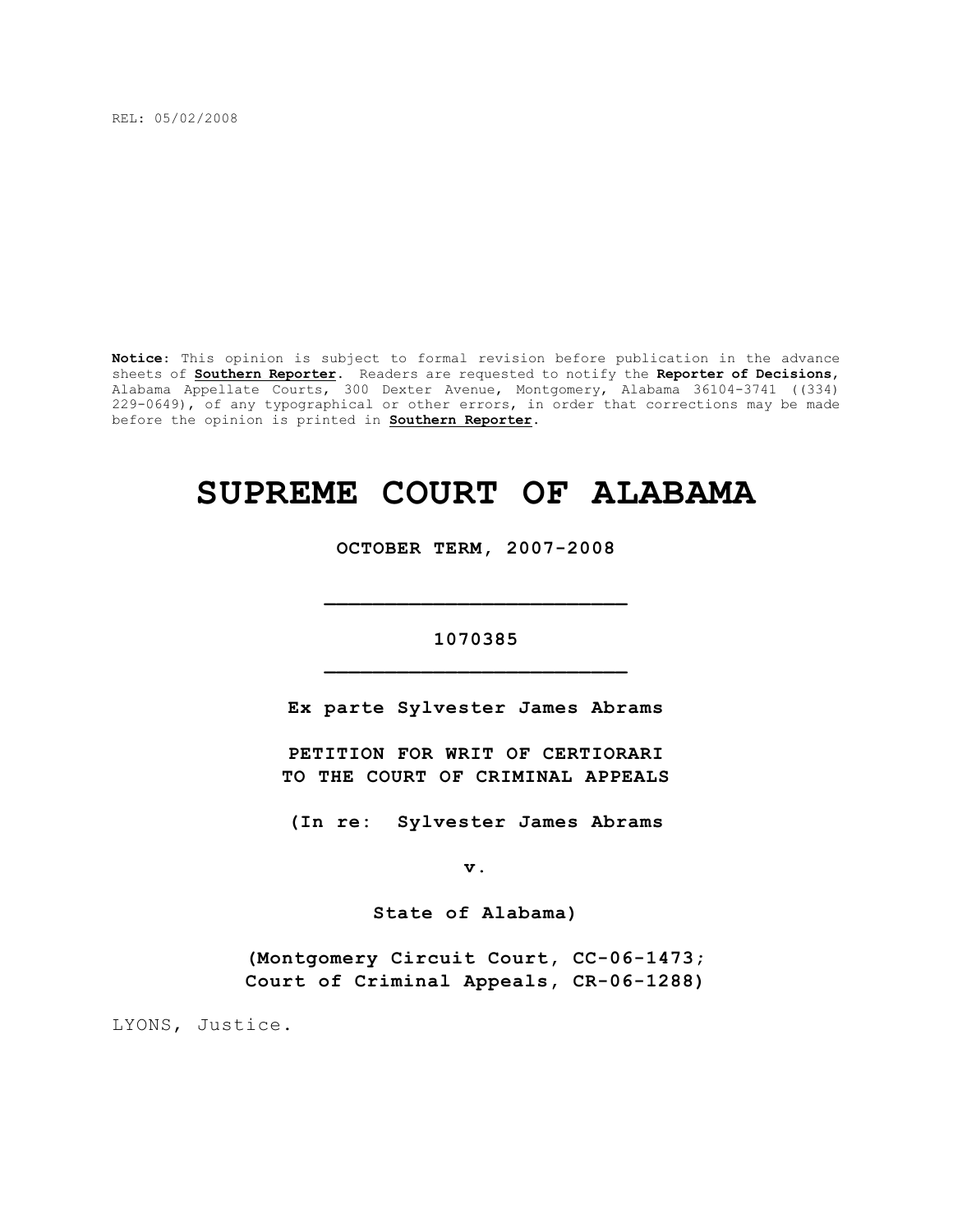Sylvester James Abrams petitioned this Court for a writ of certiorari to review whether the Court of Criminal Appeals erred in affirming the Montgomery Circuit Court's revocation of his probation on the basis that Abrams's sufficiency-ofthe-evidence argument had not been preserved for appellate review. We granted certiorari review to consider whether Abrams's argument that the evidence on which his probation was revoked was insufficient to support the revocation is precluded from appellate review. For the reasons discussed below, we reverse the judgment of the Court of Criminal Appeals.

# I. Facts and Procedural History

Sylvester James Abrams pleaded guilty to first-degree sexual abuse. On March 7, 2007, the Montgomery Circuit Court sentenced him, as an habitual offender, to 15 years' imprisonment. The trial court split Abrams's sentence and ordered him to serve three years in prison, with the balance suspended upon the completion of five years' probation and when all other conditions were met. The trial court further stated that the sentence would be a "reverse split," i.e., that the probationary period would be served first.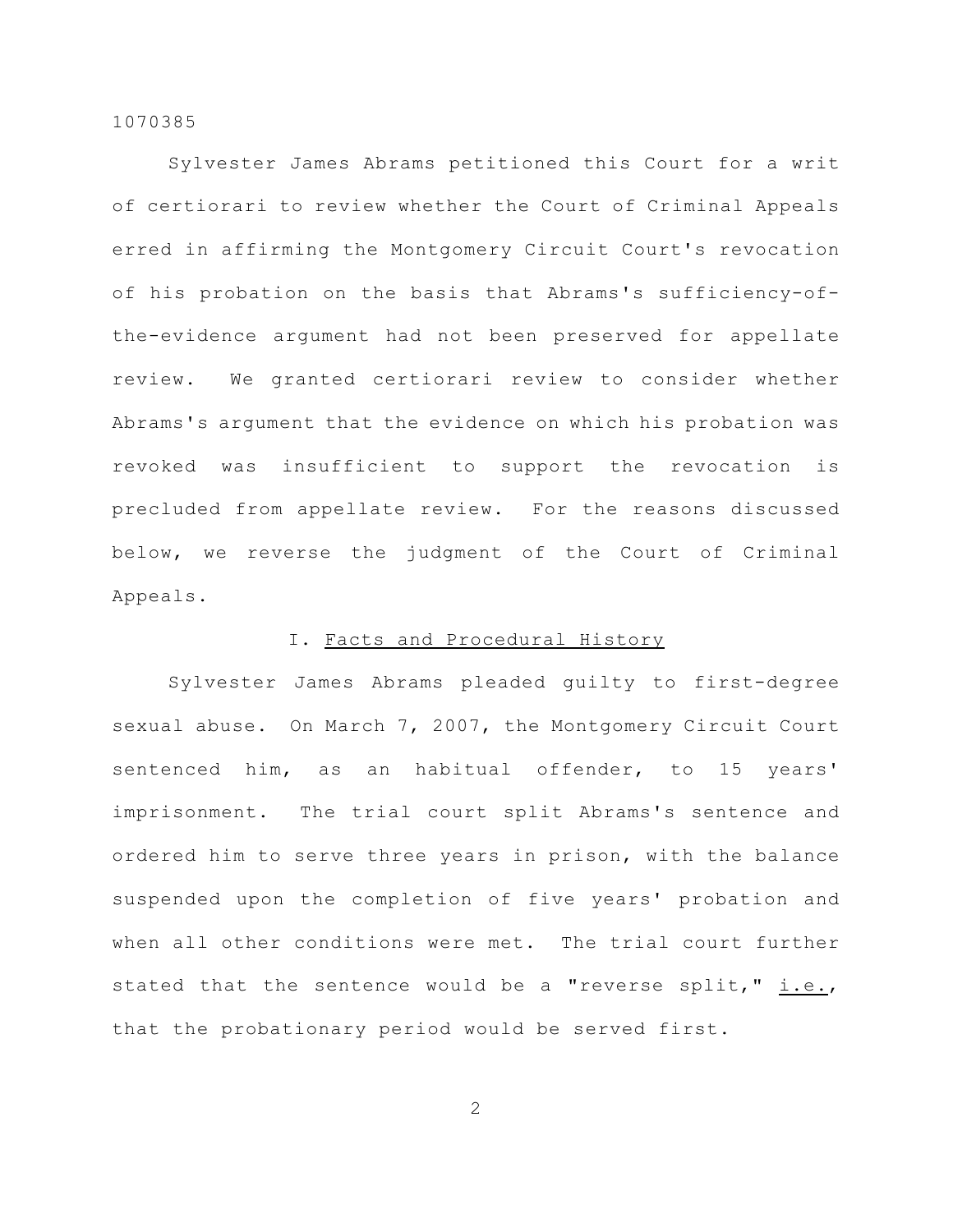At the time of the sentencing hearing on the sexual-abuse conviction Abrams was already serving a probationary period for at least one other charge. Two days after the hearing, Abrams's probation officer filed a report declaring Abrams delinquent for: (1) failing to pay court-ordered moneys, (2) failing to avoid injurious habits, and (3) failing to comply with court orders to complete the CAP (Chemical Addiction Program) for drug and alcohol abuse. According to the State, this delinquency report was "filed on two other cases on which Abrams was on probation." State's brief at p. 3 (emphasis added).

As a result of the delinquency report, the trial court held a hearing on March 15, 2007, to determine whether Abrams's probation should be revoked. The record reflects the following exchange occurred at the hearing:

"THE COURT: ... They charged you with a new violation. They allege you were read and explained the conditions of your probation, that you acknowledged by signing the conditions of probation, that you reported to the probation officer and [were] ordered to report for the month of March 2007. And you began paperwork on the probation. They had a drug test or some sort of test. Is that what it was? You came back positive on the drug test. Is that what it was?

"[ABRAMS]: Yes, sir.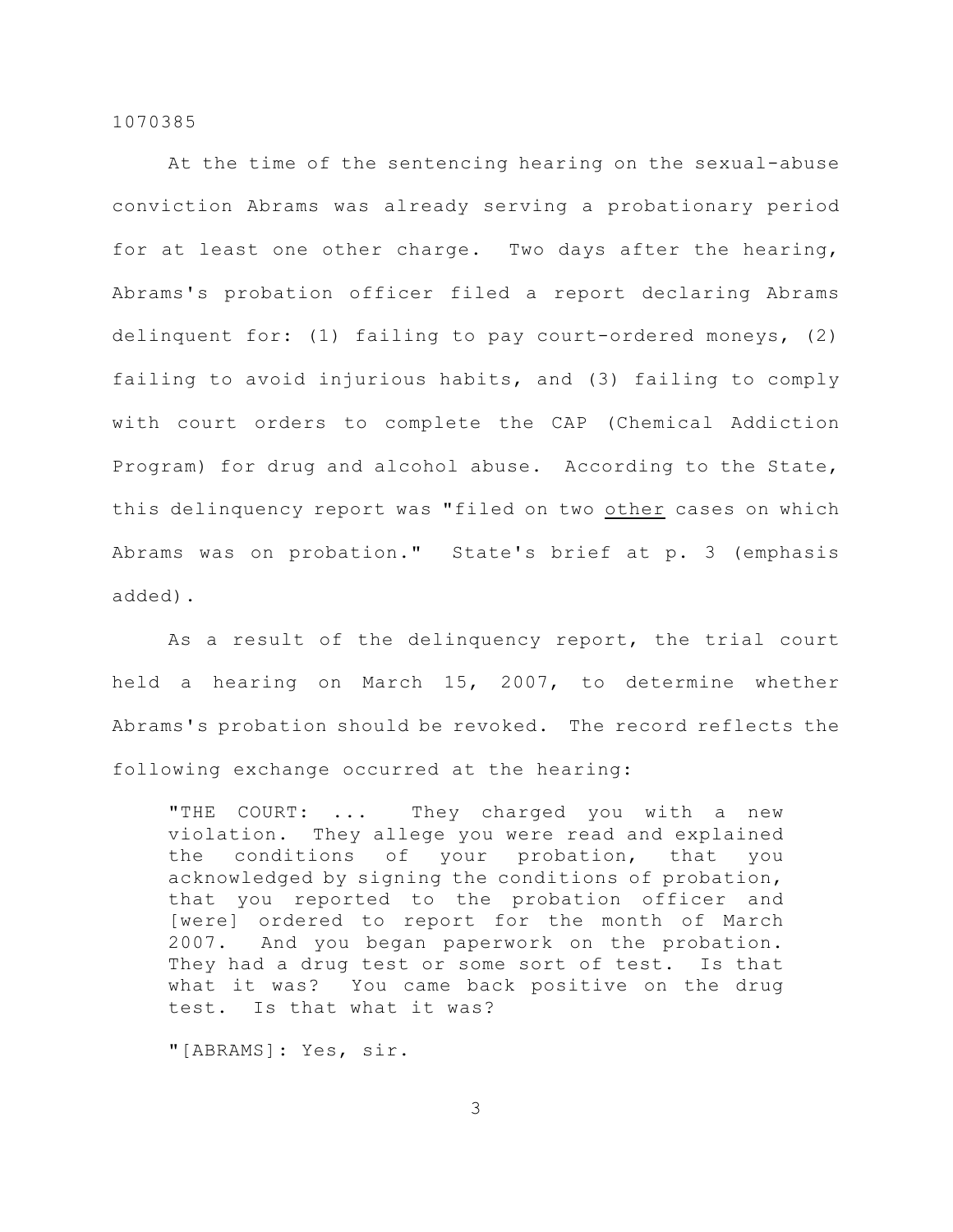"THE COURT: ... [F]ailure to pay all fines, costs, restitution ordered by the Court. Then ... failure to pay court costs, failure to avoid injurious habits, failure to comply with court orders. How does he plead to those charges?

"[DEFENSE COUNSEL]: Judge, there are some issues on the court costs. I think he didn't pay after November 2006, however --

"[ABRAMS]: I think my balance is zero.

"THE COURT: Go ahead.

"[DEFENSE COUNSEL]: He lost his job. He does have the ability to pay at this point. I think the primary thing we would ask the Court is to consider the fact that these are violations of the possession of marijuana in the second degree. [Abrams] was not placed on probation at the time that he admitted to using the marijuana and cocaine. That happened the day before he was sentenced [on the sexual-abuse conviction] in this court. So these are actually violations of the possession of marijuana in the second degree. He was enrolled in CAP. I think he provided paperwork to the probation officer the day he was locked up to prove that he had enrolled in CAP. So we would just ask the Court to take all of that into consideration and reinstate him, allow him to continue with his progress in the CAP program."

(Emphasis added.)

The trial court then asked the probation officer for his position on Abrams's conduct. The probation officer testified that Abrams came to him on March 6, 2007, the day before the trial court sentenced Abrams on the sexual-abuse conviction, and said that he wanted to sign up for the program for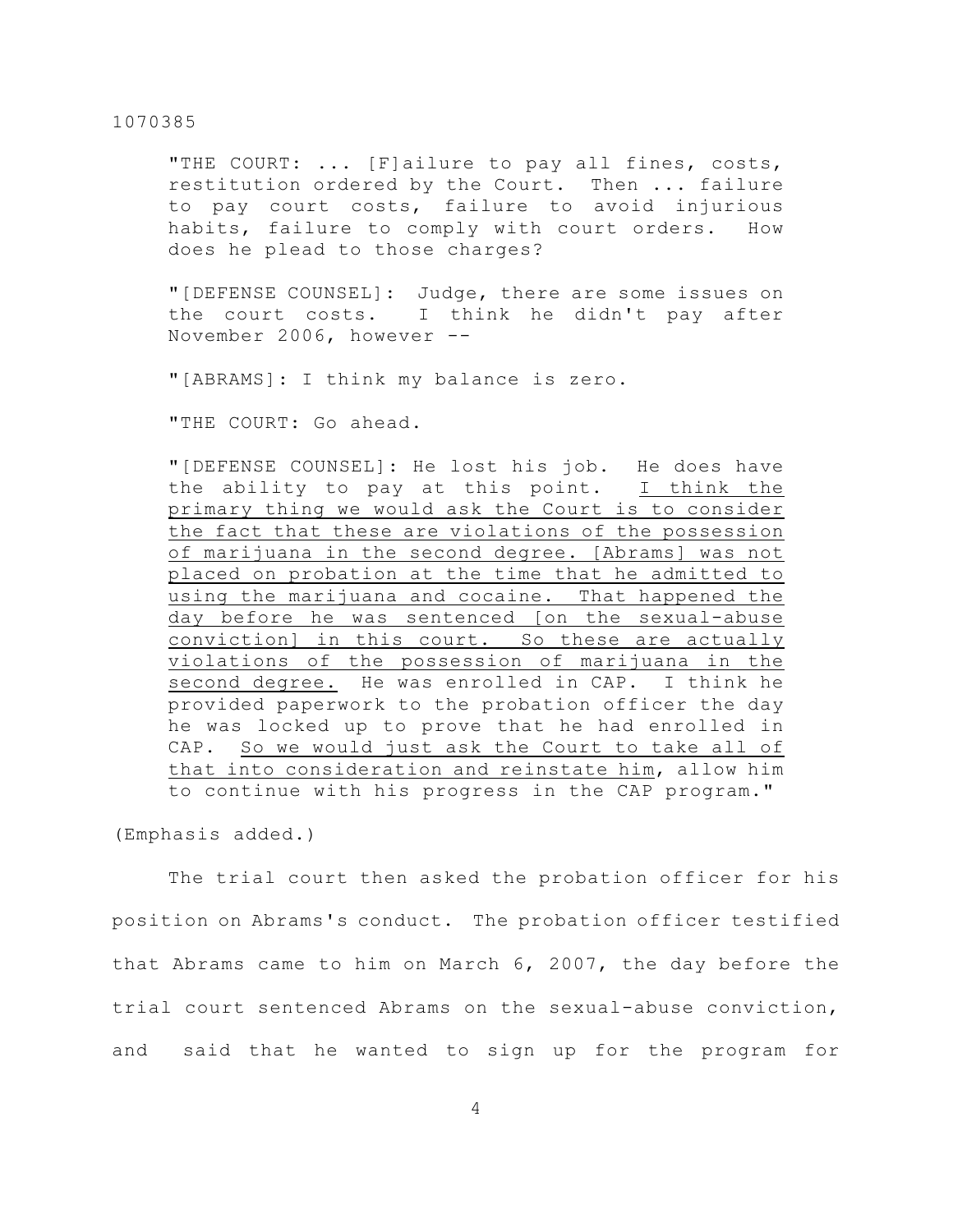alcohol abuse but not for drug abuse, because, he said, he did not have a drug problem. The probation officer then asked Abrams to take a drug test. The probation officer testified that Abrams told him that he had "partied" with friends because of his looming sentencing hearing on the sexual-abuse conviction and that he would likely test positive for drug use if he submitted to a drug test.

After the hearing, the trial court revoked Abrams's probation, not only on the cases in which Abrams was already serving probation when he was sentenced on the sexual-abuse conviction, but also on the sexual-abuse case in which he had been given probation eight days earlier. Specifically, the trial court stated:

"So I am going to revoke your probation, and I am going to revoke it in all these cases, including sexual abuse in the first degree, and sentence you to 15 years in the penitentiary on that case."

The trial court thus placed the original 15-year sentence on the sexual-abuse conviction into effect with instructions that Abrams receive the "maximum" treatment for drug and alcohol abuse while he was incarcerated. The trial court's March 15, 2007, revocation order stated that Abrams

"was advised of charged violations of probation of: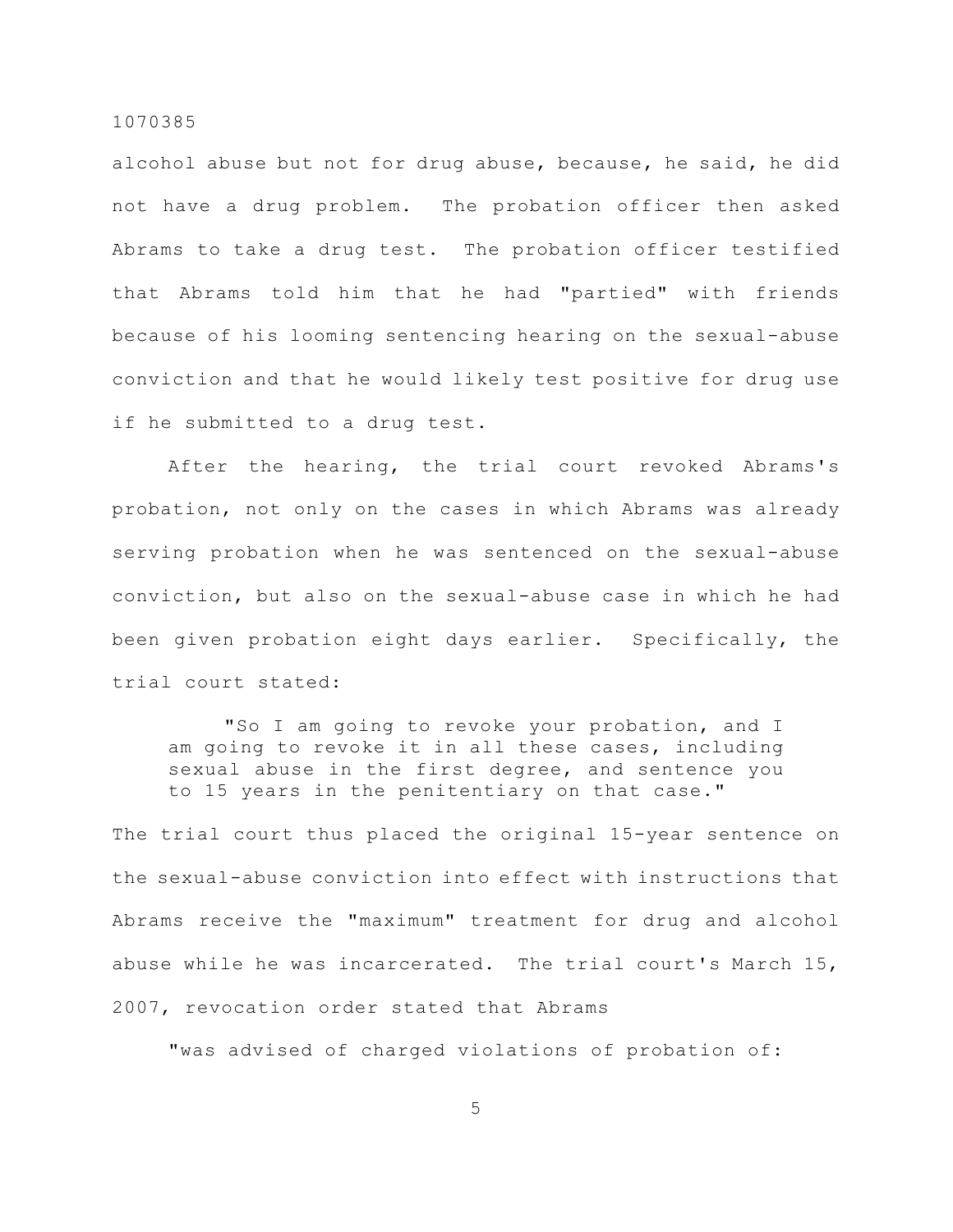"1. Failure to pay court-ordered monies.

"2. Admitted use of marijuana and cocaine in lieu of drug test.

"3. Failure to complete drug/alcohol treatment program.

"... Based on his admission of charged violations, the Court finds he has violated conditions of probation by failing to refrain from illegal activity."

Abrams then appealed to the Court of Criminal Appeals, arguing that the trial court had erred in revoking his probation on the sexual-abuse conviction because, he said, it erroneously based that revocation on evidence indicating that Abrams had used illegal drugs before he was placed on probation for the sexual-abuse conviction.

The Court Criminal Appeals affirmed the judgment of the trial court without an opinion. Abrams v. State (No. CR-06- 1288, Oct. 26, 2007), \_\_ So. 2d \_\_ (Ala. Crim. App. 2007) (table). In an unpublished memorandum that court held:

"Where a probationer does not object to the sufficiency of the State's evidence before, during, or after the revocation hearing, this issue is not preserved for review on appeal. Holden v. State, 820 So. 2d 158 (Ala. Crim. App. 2001). In order to preserve the sufficiency of the evidence as an appellate issue, the question must first be raised and ruled upon in the trial court. Reed v. State, 717 So. 2d 862 (Ala. Crim. App. 1997). The record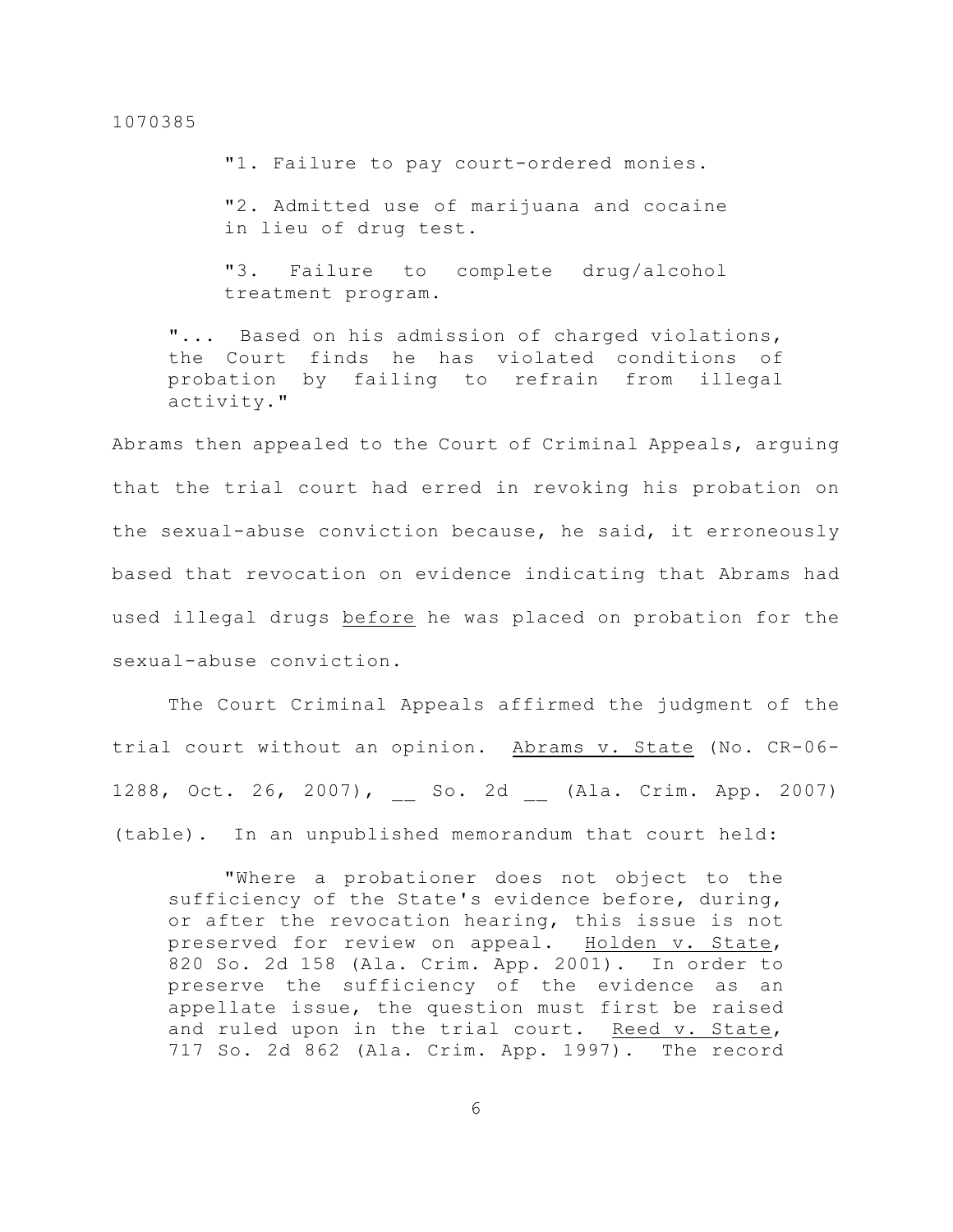reflects that after the defense counsel made her argument, the trial court completed the revocation proceeding without responding to or ruling on the counsel's argument. Without a ruling by the trial court, nothing was preserved for appellate review."

We granted certiorari review to consider whether Abrams's argument as to the sufficiency of the evidence is precluded from appellate review.

# II. Standard of Review

"'This Court reviews pure questions of law in criminal cases de novo.'" Ex parte Morrow, 915 So. 2d 539, 541 (Ala. 2004) (quoting Ex parte Key, 890 So. 2d 1056, 1059 (Ala. 2003)).

# III. Analysis

During the probation-revocation hearing, defense counsel argued that the trial court, in determining whether Abrams had violated his probation, should not consider evidence indicating that Abrams had used illegal drugs before he was placed on probation for the sexual-abuse conviction. Abrams refers to this argument as an "objection," although defense counsel did not use the phrase "I object" or the word "objection" in his argument to the trial court. Defense counsel stated "we would ask the Court ... to consider" that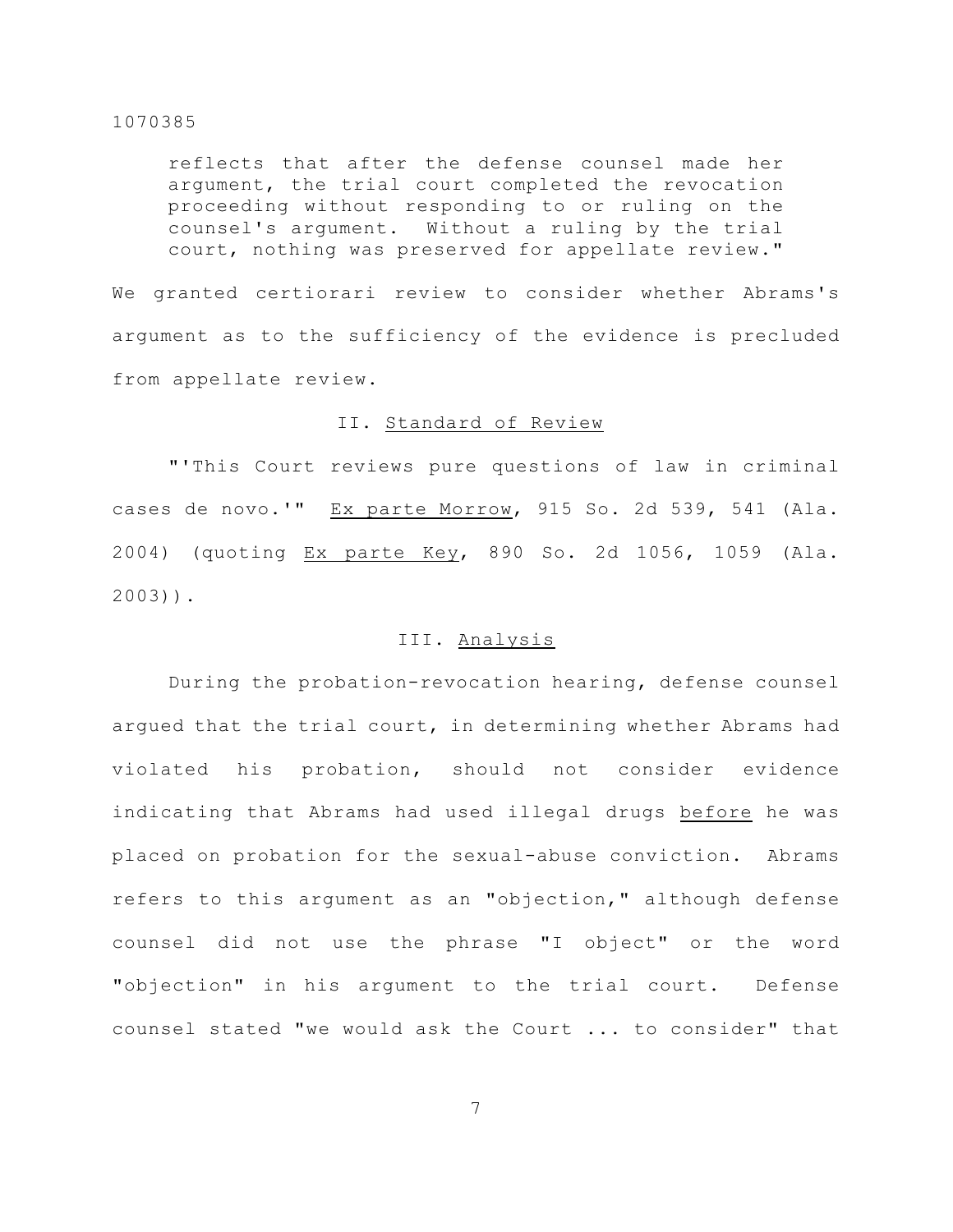Abrams "was not placed on probation at the time that he admitted to using the marijuana and cocaine." Defense counsel then asked the trial court to "reinstate him." To this Court Abrams argues that the Court of Criminal Appeals erred in holding that his argument as to the insufficiency of the evidence to support the revocation of his probation on the sexual-abuse conviction was not properly preserved for appellate review.

Abrams contends that the holding of the Court of Criminal Appeals conflicts with that court's holding in Ryans v. State, 629 So. 2d 799 (Ala. Crim. App. 1993). In Ryans, the appellant argued that the evidence was insufficient to convict him of vehicular homicide. The Court of Criminal Appeals affirmed the judgment of the trial court, holding:

"This issue has not been preserved for appellate review because the question of the sufficiency of the evidence was never presented to the trial court. There was no motion for a judgment of acquittal and there was no other motion, objection, or request seeking similar relief."

629 So. 2d at 799 (emphasis added). Abrams argues that under Ryans he properly preserved his argument as to the sufficiency of the evidence because defense counsel presented the issue to the trial court. Abrams further argues that the trial court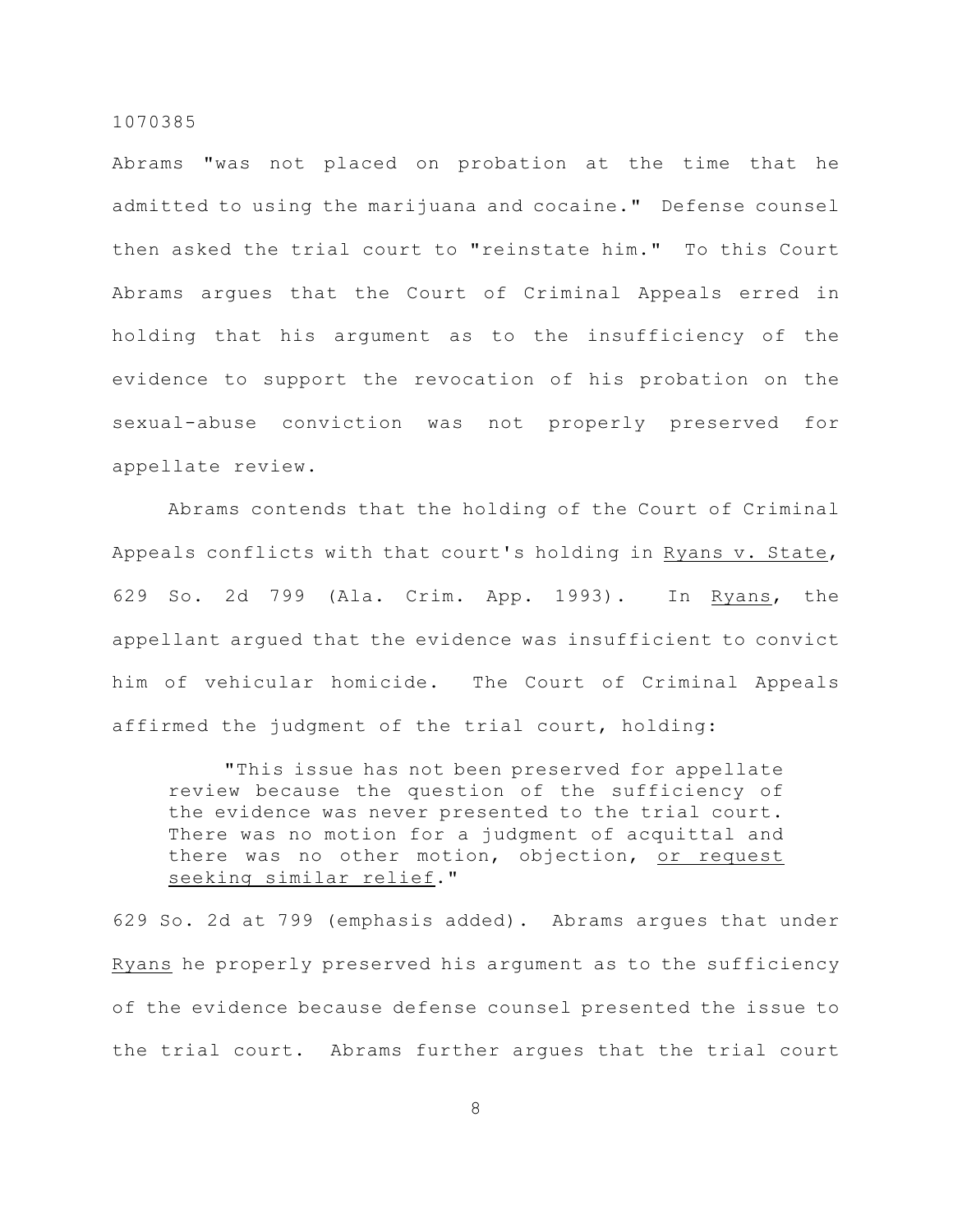implicitly overruled his "objection" by subsequently revoking his probation solely because he admitted, one day before he was placed on probation on the sexual-abuse conviction, that he had used illegal drugs and that the results of any drug test would be positive.

The State contends that the Court of Criminal Appeals' finding that Abrams's argument as to the sufficiency of the evidence was precluded from appellate review was correct because Abrams failed to make a specific objection on this ground. The State asserts that the Court of Criminal Appeals properly noted in its unpublished memorandum its holding in Holden v. State, 820 So. 2d 158, 160 (Ala. Crim. App. 2001), that a probationer's argument as to the sufficiency of the evidence was not preserved for review because the probationer "did not object to the sufficiency of the State's evidence before, during, or after the revocation hearing." (Emphasis added.) Accordingly, the State argues that defense counsel's general argument did not preserve the issue of the sufficiency of the evidence in a probation-revocation proceeding as required by Alabama law. The State notes that in McIntosh v. State, 762 So. 2d 388, 390 (Ala. Crim. App. 1999), the Court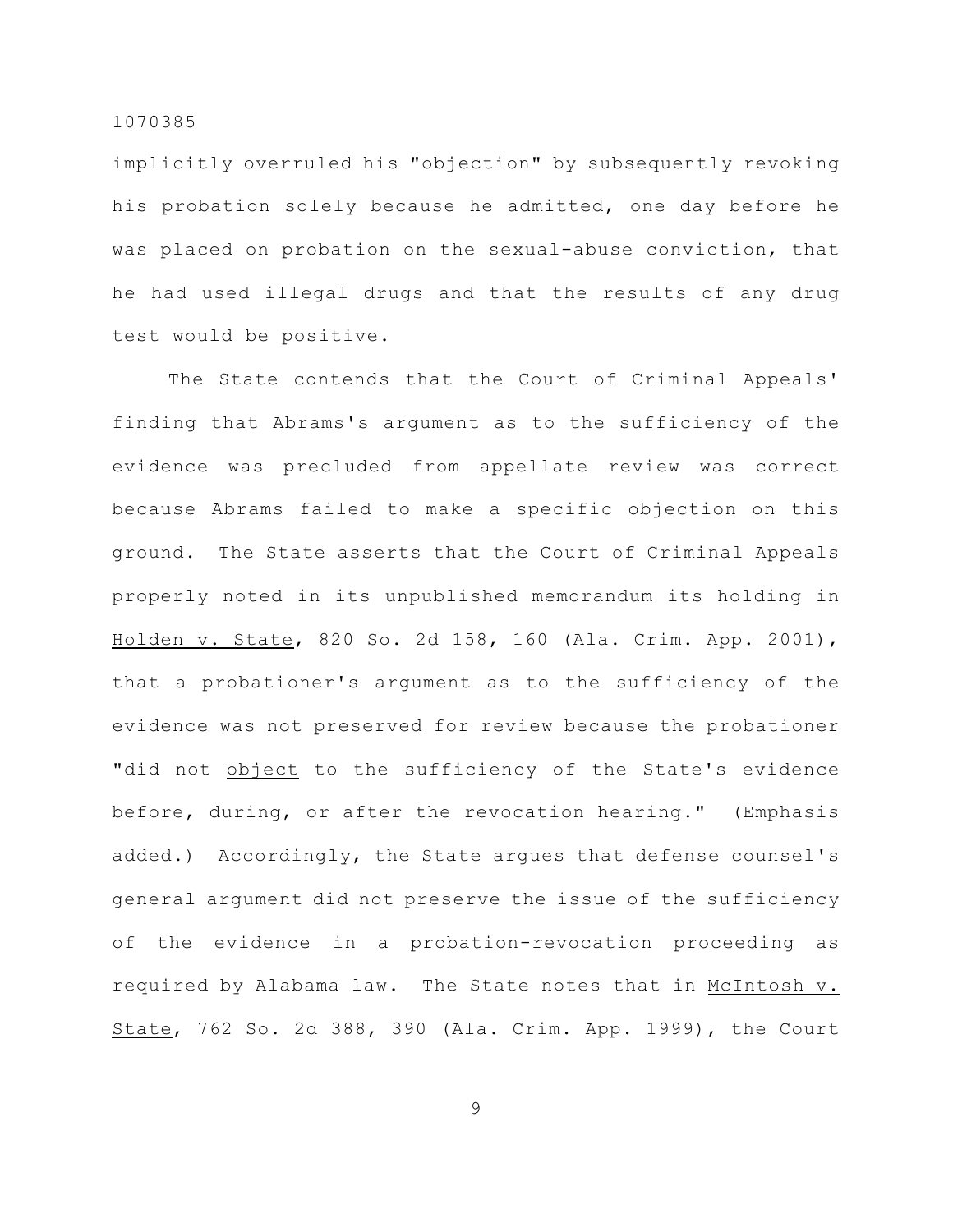of Criminal Appeals held that "the general rules of preservation apply to revocation hearings."

The State further argues that the trial court's revocation of Abrams's probation does not constitute an adequate ruling on his sufficiency-of-the-evidence argument to support appellate review. The State asserts that the trial court's revocation of Abrams's probation evidences only that the trial court was reasonably satisfied from the evidence presented that Abrams had violated the terms of his probation. The State does not cite any caselaw to support this argument; rather, it cites Rule 27.6(d)(1), Ala. R. Crim. P., which provides that in order to revoke probation "[t]he judge must be reasonably satisfied from the evidence that a violation of the conditions or regulations of probation or the instructions occurred."

"This Court has always looked to substance over form," Southern Sash Sales & Supply Co. v. Wiley, 631 So. 2d 968, 971 (Ala. 1994). To hold that Abrams's argument as to the sufficiency of evidence was not preserved for appellate review because it was not raised as a specific "objection" or because the trial court did not expressly rule on it would be to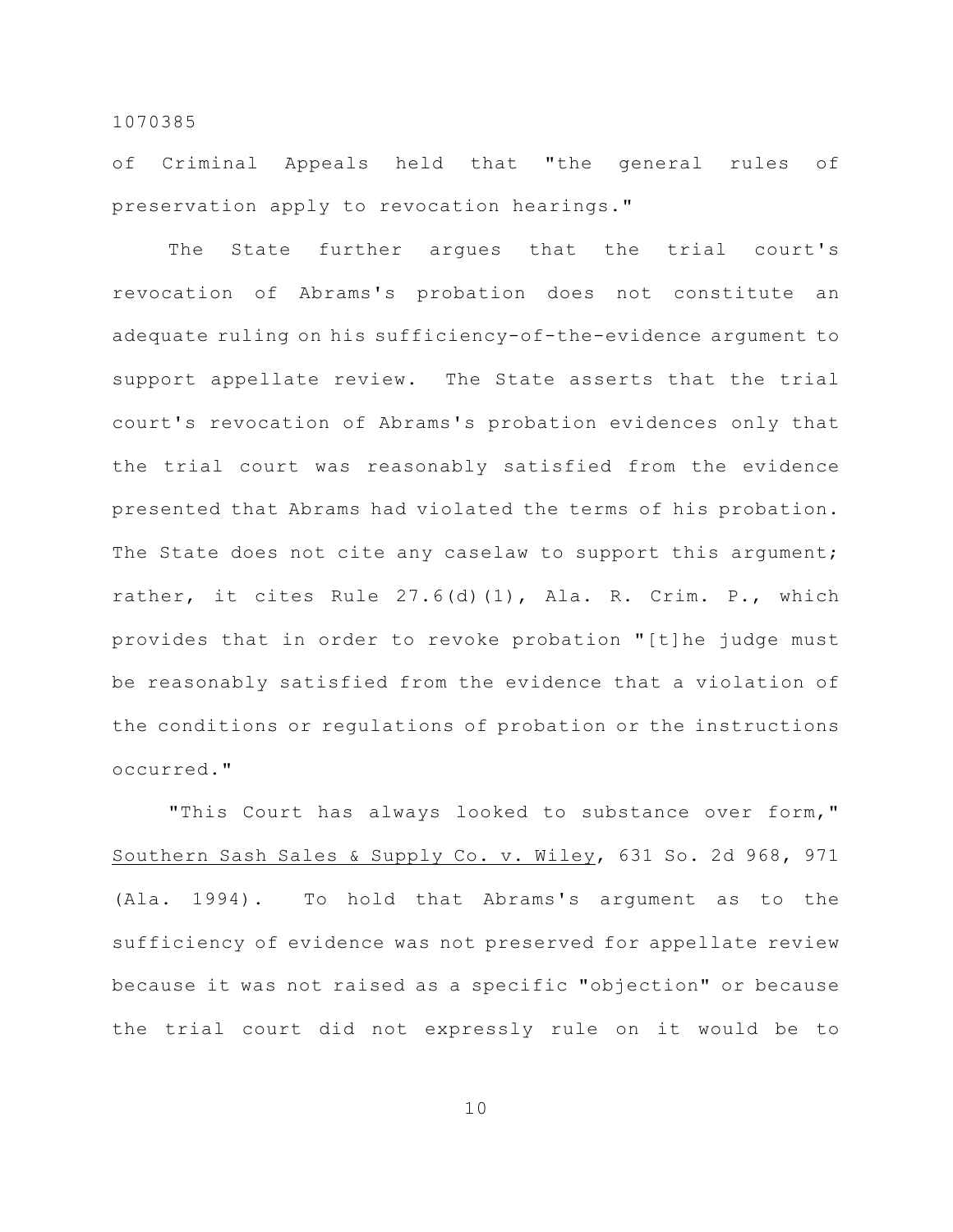elevate of form over substance. In Ryans, the Court of Criminal Appeals countenanced a "request seeking similar relief" as an alternative to a motion for a judgment of acquittal, another motion, or an objection. 629 So. 2d at 799 ("[T]he evidence was never presented to the trial court. There was no motion for a judgment of acquittal and there was no other motion, objection, or request seeking similar relief.").

At the outset of the brief probation-revocation hearing<sup>1</sup> in the instant case, defense counsel pointed out that the charges related to violations of a previous probation order and that Abrams had not been placed on probation in the sexual-abuse case at the time he admitted using illegal drugs, and he requested that the trial court not consider evidence indicating Abrams's prior drug use so that Abrams's probation in the sexual-abuse case could be reinstated. This argument was clearly made to apprise the trial court of the insufficiency of the evidence to revoke Abrams's probation in the sexual-abuse case and constitutes a request seeking relief similar to that sought by an objection. See Ryans, 629 So. 2d

<sup>&</sup>lt;sup>1</sup>The entire hearing is set forth in just over 10 pages of transcript.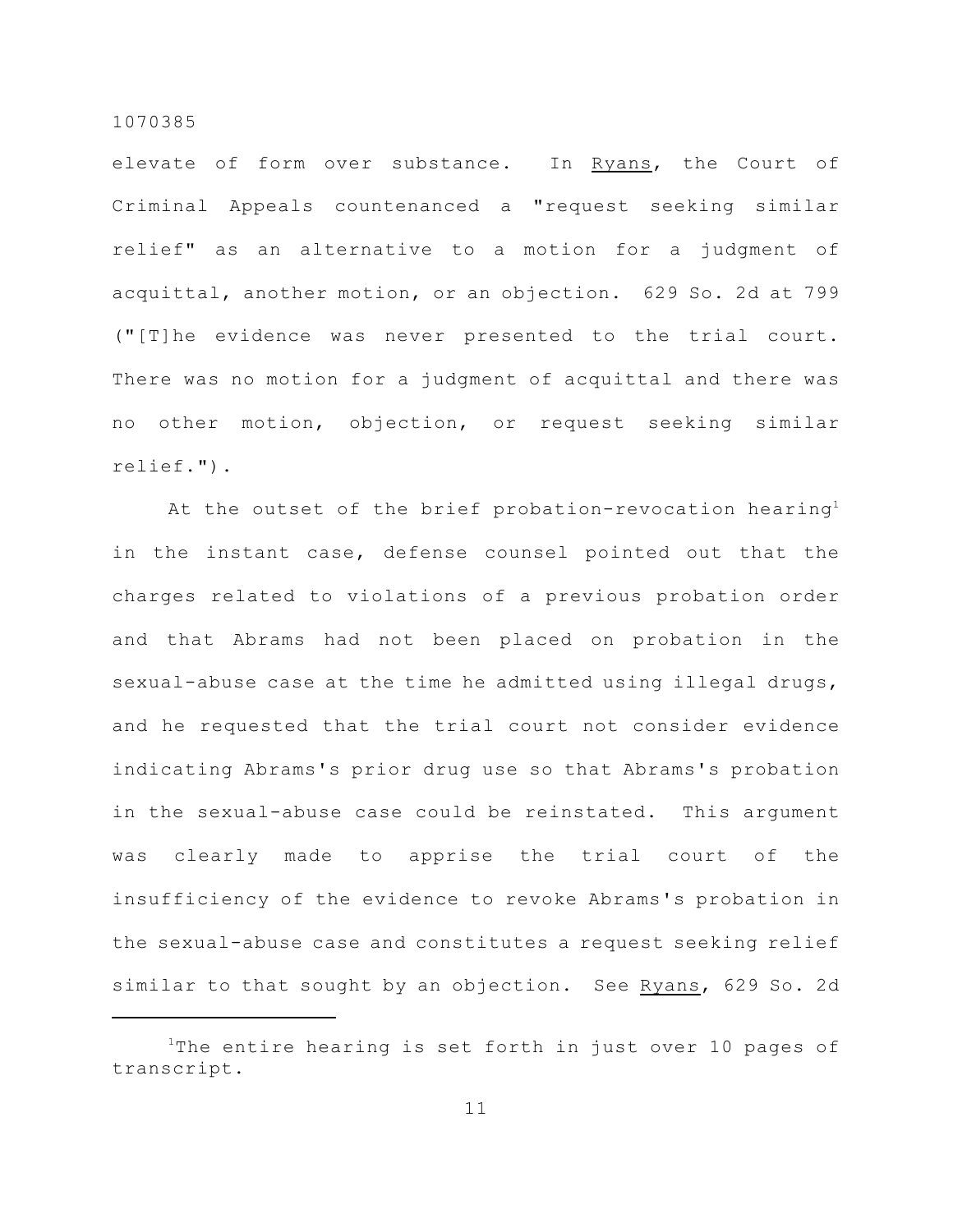at 799. This Court has stated: "The purpose of requiring a specific objection to preserve an issue for appellate review is to put the trial judge on notice of the alleged error, giving an opportunity to correct it before the case is submitted to the jury." Ex parte Parks, 923 So. 2d 330, 333 (Ala. 2005). We are not dealing with a jury case in which a trial court is being asked to take the case from the jury. A probation-revocation hearing is a bench trial and the trial court is the sole fact-finder. Nor, in the instant case, are we dealing with a question concerning the admissibility of a specific item of evidence in a scenario where the judge is left to speculate as to the position of a party and the party's grounds for concern.

We further conclude that Abrams's argument as to the sufficiency of the evidence received an adverse ruling from the trial court. The probation officer's delinquency report charged Abrams with: (1) failure to pay court-ordered moneys, (2) failure to avoid injurious habits, and (3) failure to comply with court orders to complete the drug- and alcoholtreatment program. The trial court's order revoked Abrams's probation because "[Abrams] has violated the conditions of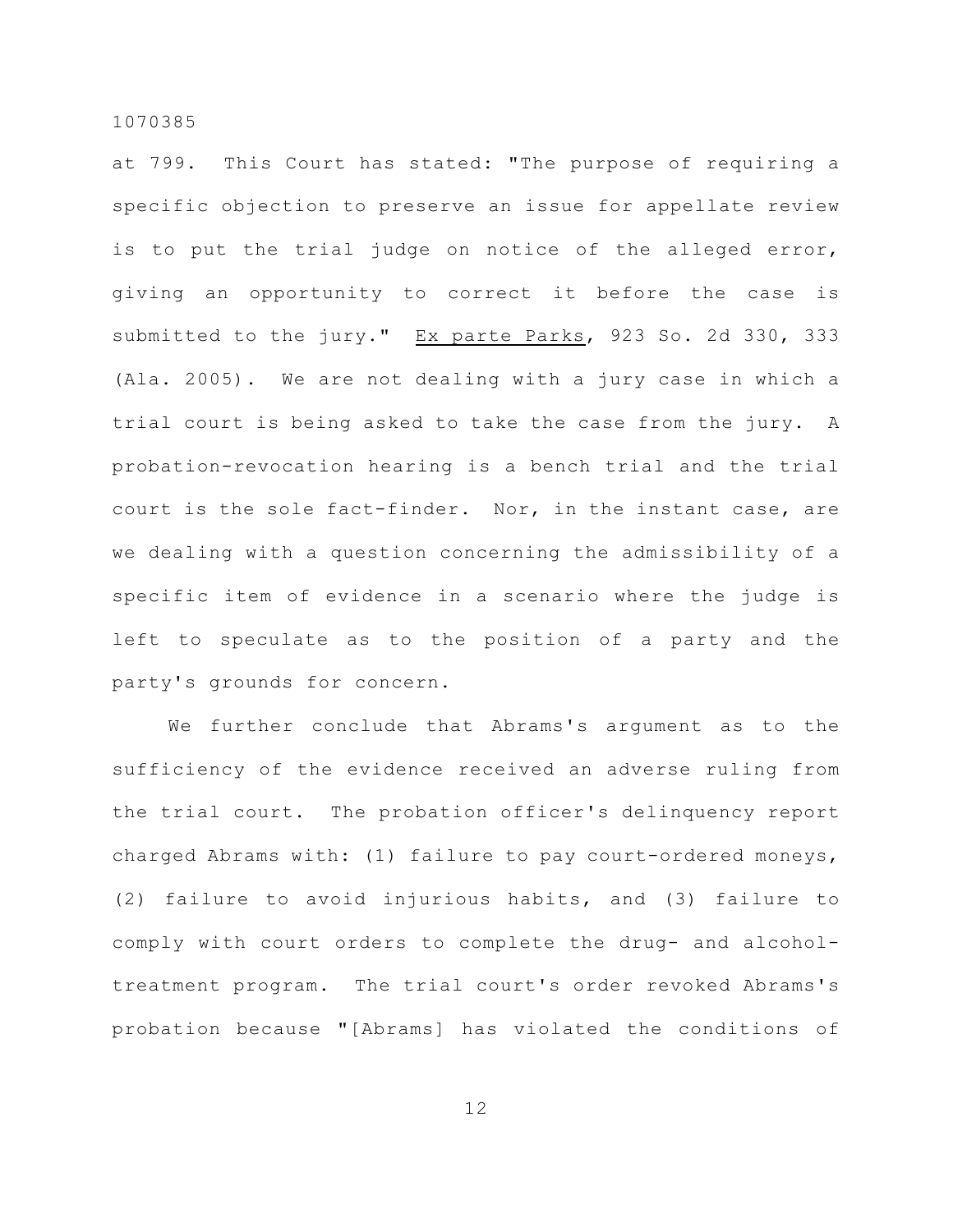probation by failing to refrain from illegal activity." Because failure to pay court-ordered moneys and failure to comply with a court directive to complete a substance-abuse program do not equate with "failing to refrain from illegal activities," we must conclude that the trial court revoked Abrams's probation solely because it found that Abrams had engaged in the use of illegal drugs. Yet there was no evidence presented to the trial court indicating that Abrams had tested positive for drug use after he was placed on probation for the sexual-abuse conviction. The trial court's revocation of Abrams's probation on the sexual-abuse conviction embraced exclusively the precise evidence that Abrams asked the court not to consider. Although "'it is familiar law that an adverse ruling below is a prerequisite to appellate review, '" Ex parte Borden, [Ms. 1050042, August 17, 2007] So. 2d , (Ala. 2007) (quoting CSX Transp., Inc. v. Day, 613 So. 2d 883, 884 (Ala. 1993)), the trial court's revocation of Abrams's probation constitutes an adverse ruling, coming as it did on the heels of Abrams's statement as to the insufficiency of the evidence just a few minutes earlier in the revocation proceeding.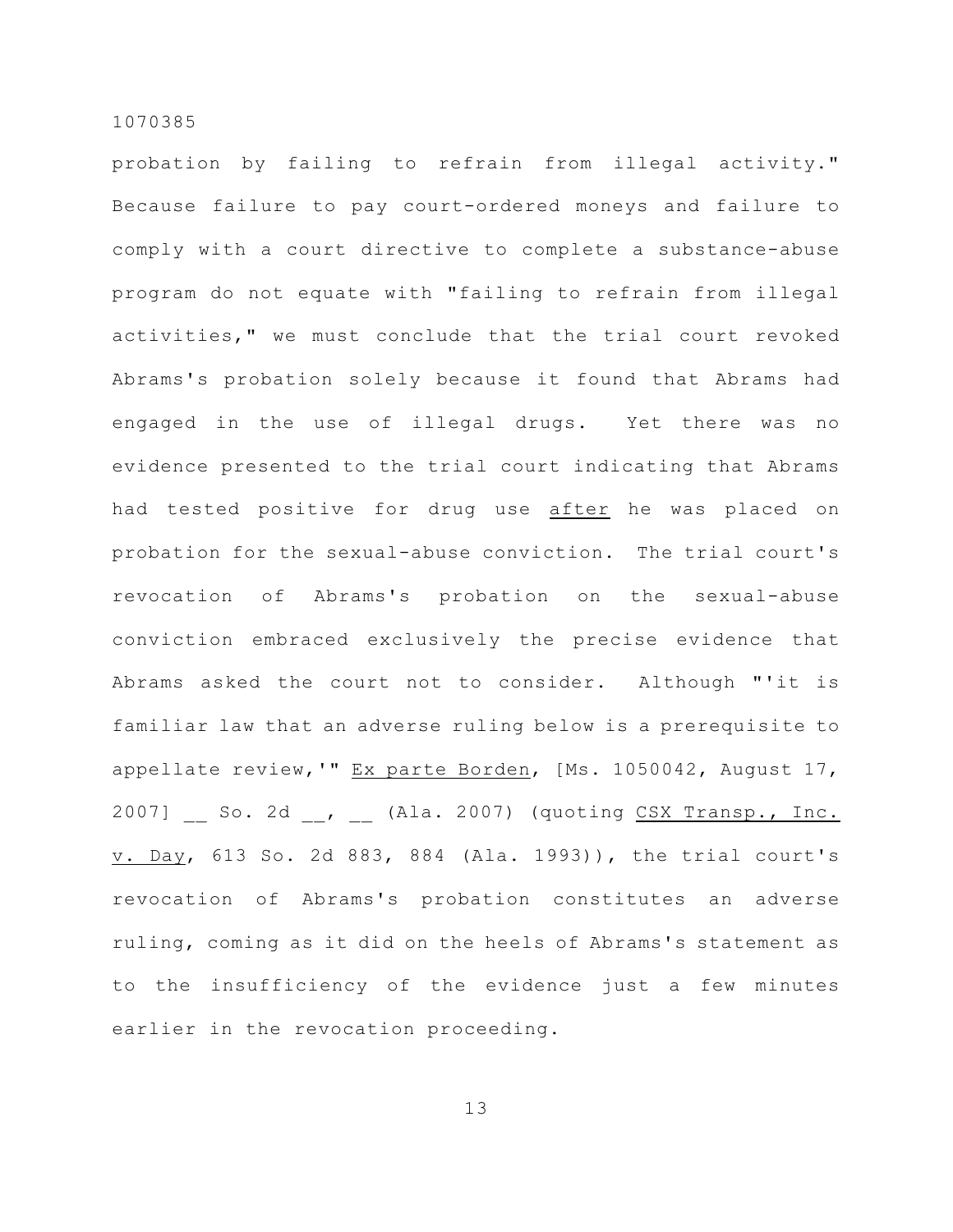It is obvious that the trial court and the State knew precisely of what Abrams complained and the relief he wanted; it is equally obvious that the trial court, in revoking Abrams's probation on the sexual-abuse conviction, refused Abrams's request that it disregard evidence of conduct that predated his probation in the sexual-abuse case. As previously noted, the State acknowledges that the delinquency report was "filed on two other cases on which Abrams was on probation" and not on the conviction for sexual abuse. This Court in Ex parte Works, 640 So. 2d 1056, 1058 (Ala. 1994), quoted with approval a dissenting opinion in Works v. State, 640 So. 2d 1056, 1056 (Ala. Crim. App. 1993) (Taylor, J., dissenting), that is also applicable to this proceeding: "Defense counsel should not have to direct his opponent's mind to the correct law the way one would thrust a beagle's nose on a rabbit trail." See also Ex parte Purser, 607 So. 2d 301, 302 (Ala. 1992) ("'Specific objection or motions are generally necessary before the ruling of the trial judge is subject to review, unless the ground is so obvious that the trial court's failure to act constitutes prejudicial error.'" (quoting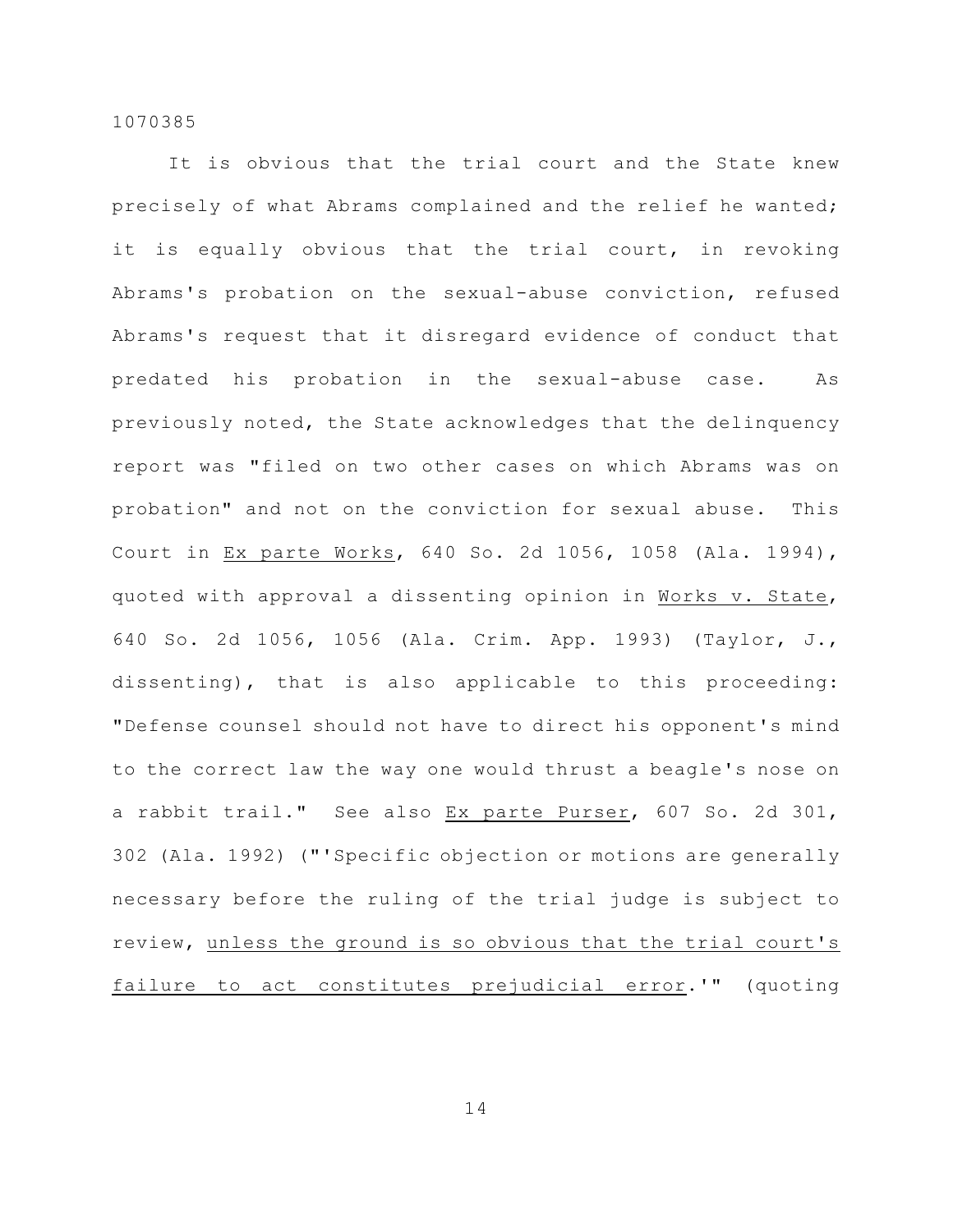Lawrence v. State, 409 So. 2d 987, 989 (Ala. Crim. App. 1982))).

The State, while acknowledging that "Abrams's criminal acts occurred the night before he appeared before the court and was placed on probation in this case,  $I^2$  contends, without citation to authority, that the trial court's revocation of Abrams's probation as to the conviction for sexual abuse can be upheld. State's brief at p. 20. The State reasons that "[Abrams's] inability to comply with the initial requirement of probation -- that he successfully pass a drug screen -- was noncompliance that occurred after the court imposed the probationary split sentence" in the sexual-abuse case. State's brief at p. 20. $3$  We decline to view the subsequent generation of a laboratory report by a third party dealing with activity that clearly predated Abrams's sentence of probation on the sexual-abuse conviction as an act

 $2$ The record indicates that the use of illegal drugs that resulted in the revocation of Abrams's probation occurred either on the night of March  $5$ , i.e., two nights before he appeared in court, or as early as March 4.

 $3$ Although a copy of the results of a drug test is not in the record, according to the probation officer Abrams admitted to drug use when he was asked to take a drug test. Also, at the beginning of the hearing the trial court stated, "You came back positive on a drug test," and Abrams replied, "Yes sir."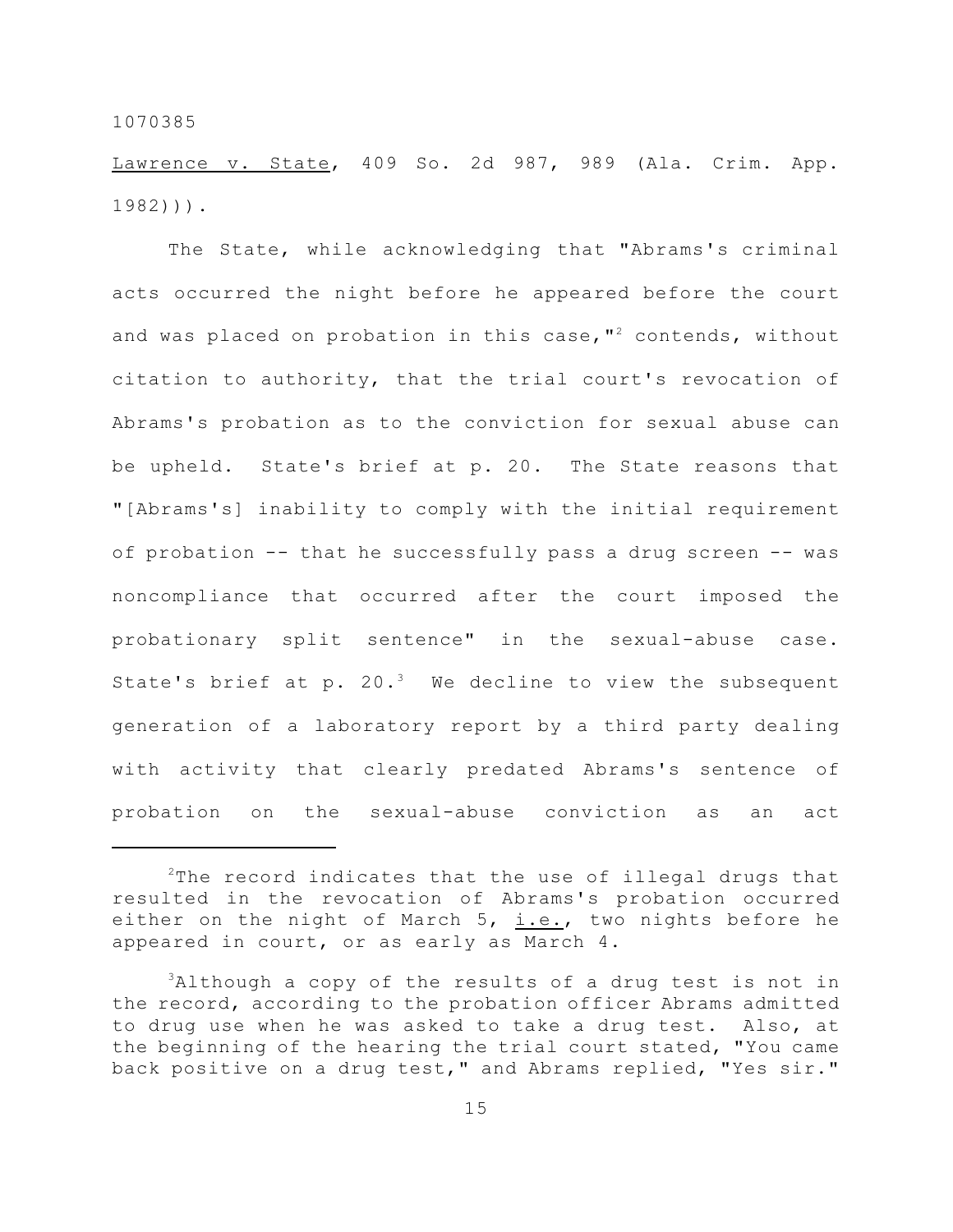attributable to Abrams occurring after the sentencing that constitutes a violation of his probation as to that conviction. Nothing before us suggests that the trial court's granting of probation on the sexual-abuse conviction was conditioned upon a negative drug test. Indeed, the record reflects that the State knew at the time of sentencing that a drug test, if administered, could come back positive.

For the foregoing reasons, we conclude that Abrams's contention that the trial court erred in revoking his probation on the sexual-abuse conviction based on a delinquency report related to his probation on another conviction because, he argues, the trial court erroneously considered evidence indicating that Abrams used illegal drugs before he was placed on probation on the sexual-abuse conviction is not precluded from appellate review.

# IV. Conclusion

The judgment of the Court of Criminal Appeals is reversed, and the cause is remanded to that court for further proceedings.